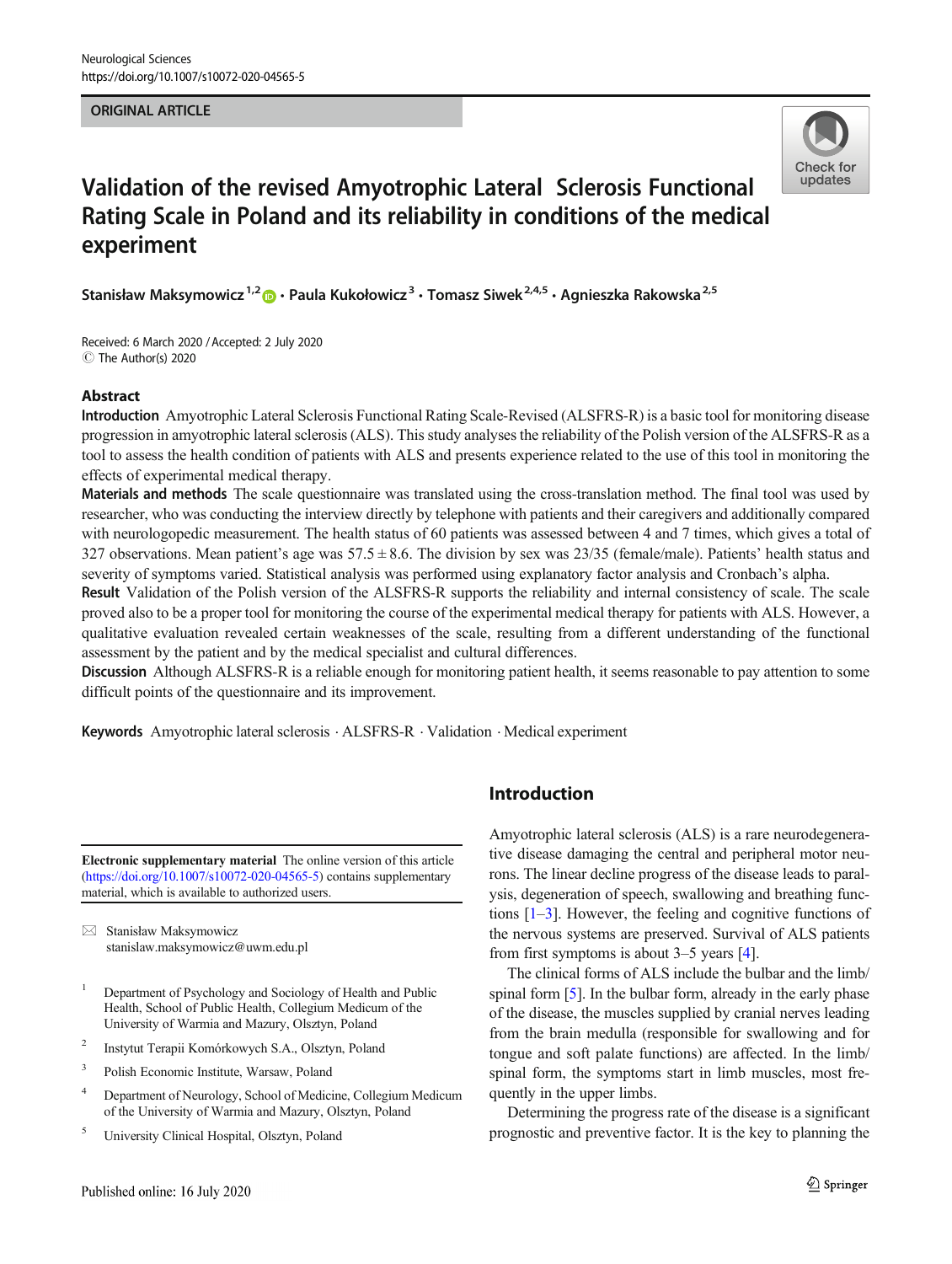Neurol Sci

optimum moment to introduce an alternative feeding method (PEG) and when to apply mechanical ventilation to avoid complications in the form of choking and chemical pneumonia or the consequences of respiratory failure [[6\]](#page-6-0). Disease monitoring is also necessary in clinical trials and medical experiments concerning new therapies, affecting the course of the disease [[7\]](#page-6-0). Main known tool to monitor ALS is Amyotrophic Lateral Sclerosis Functional Rating Scale-Revised (ALSFRS-R) [\[8](#page-6-0), [9](#page-6-0)].

This work is important for two main reasons. First of all, we made the first on such a scale validation of the reliability of the ALSFRS-R scale in Poland. Secondly, we have checked it in the situation of dynamic change in health, which is during experimental therapy with stem cells. As it turned out, the scale is a reliable tool in Polish conditions, but it seems that it might require some changes, which will be discussed later. ALSFRS-R is also a satisfactory tool to monitor the therapy used in patients with ALS but requires special attention at several measurement points.

## Materials and methods

The health status of 60 patients was assessed with ALSFRS-R tool between 4 and 7 times, which gives a total of 327 observations. The data was complemented by the results of the neurologopedic test which was conducted 3 times. Patients' inclusion criteria were based on El Escorial World Federation of Neurology standards [\[10](#page-6-0)].

The data have been obtained during the medical experiment conducted by Instytut Terapii Komórkowych S.A. (Cell Therapies Institute, ITK) in Olsztyn, Poland, in cooperation with the Department of Neurology and Neurosurgery, School of Medicine, Collegium Medicum—University of Warmia and Mazury in Olsztyn, Poland, and the University Clinical Hospital in Olsztyn, Poland [\[11](#page-6-0)]. The ITK study was controlled by the Bioethical Committee of School of Medicine, Collegium Medicum—University of Warmia and Mazury in Olsztyn, Poland. (Ethical approval consent was given by the resolution no. 36/2014 of June 2014 and no. 8/ 2016 of February 2016.)

Socio-demographic features of the respondents and their results on each indicator of the ALSFRS-R are presented in Table 1 below (two versions of the question concerning preparation of food, corresponding to the distinction between patients with gastrostomy and without gastrostomy, were combined into one variable used for statistical analyses).

ALSFRS-R questionnaire was translated using the crosstranslation method, by two independent translators and in

| Table 1<br>Patients' socio-demographic data and ALSFRS-R scores |  |
|-----------------------------------------------------------------|--|
|-----------------------------------------------------------------|--|

| Patient's age                       | $57.5 \pm 8.6$ |
|-------------------------------------|----------------|
| Sex (female/male)                   | (23/35)        |
| Speech                              | $3.4 \pm 1.1$  |
| Salivation                          | $3.5 \pm 1.2$  |
| Swallowing                          | $3.6 \pm 0.7$  |
| Handwriting                         | $3.0 \pm 1.3$  |
| Eating                              | $3.1 \pm 1.3$  |
| Dressing                            | $2.8 \pm 1.4$  |
| Turning in bed and adjusting sheets | $3.4 \pm 0.7$  |
| Walking                             | $2.8 \pm 1.1$  |
| Climbing stairs                     | $2.6 \pm 1.5$  |
| Dyspnoea                            | $3.7 \pm 0.8$  |
| Orthopnoea                          | $3.7 \pm 0.9$  |
| Respiratory insufficiency           | $3.9 \pm 0.4$  |
|                                     |                |

consultation with a neurologist. The final tool was used, first of all, in the form of a survey completed by the researcher. The main method of conducting the interview was individually by telephone. The exception were Polish-language patients located abroad, who completed the survey on their own via the Internet. In a few cases, the survey was also sent via e-mail to Polish-language patients when contact by phone was not possible. Apart from ALSFRS-R scale, researcher also noted additional qualitative information about patients' health and social problems.

ALSFRS-R tool evaluates the function of speech, swallowing, self-service abilities and patient mobility. It consists of 12 questions (cutting food is additionally differentiated for patients with and without gastrostomy), for which 5 answers are possible. The highest answer, representing the absence of a deficit in a given area, corresponds to 4 points, while the lowest answer, signifying the highest deficit in the examined area, corresponds to 0 points. Therefore, the patient's health can be assessed on a scale ranging from 48 to 0 points [\[12\]](#page-6-0).

According to literature, we have used four-factor structure to analyse areas examined by the ALSFRS-R [[8,](#page-6-0) [13](#page-6-0)–[17](#page-6-0)]: speech and swallowing (speech, salivation, swallowing), fine motor skills (handwriting, eating, dressing and hygiene), gross motor skills (turning in bed and adjusting sheets, walking, climbing stairs) and respiratory functions (dyspnoea, orthopnoea, respiratory insufficiency).

## Results

For the statistical evaluation of the reliability of ALSFRS-R questionnaire, two methods were applied: exploratory factor analysis and Cronbach's alpha. In the first step, it was

 $<sup>0</sup>$  Two versions of the question concerning preparation of food, corresponding</sup> to the distinction between patients with gastrostomy and without gastrostomy, were combined into one variable used for statistical analyses.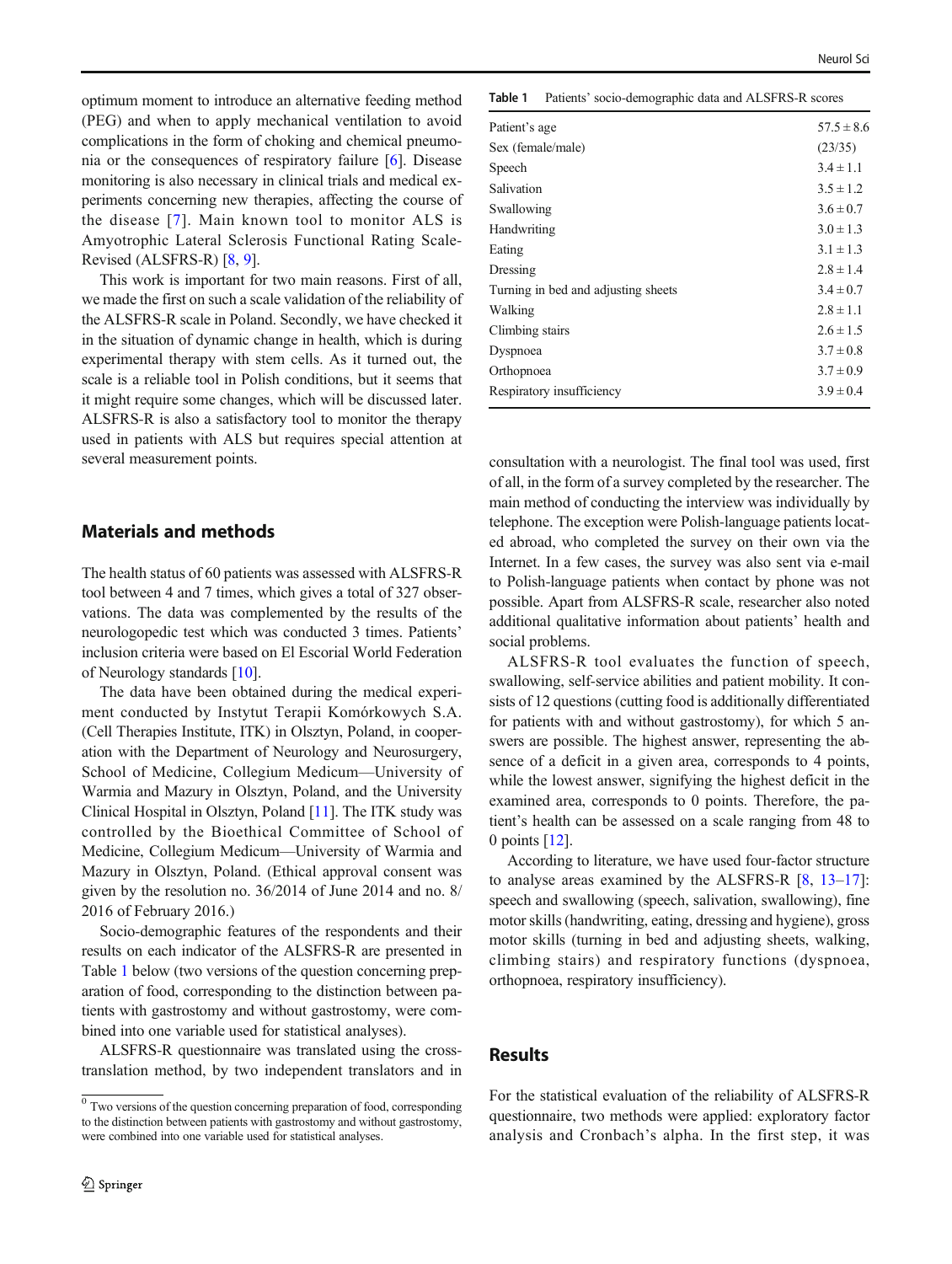evaluated whether the ALSFRS-R indicators measure the corresponding life functions and skills in the same way and whether each indicator is validly related to only one life function or skill. For this purpose, the factor analysis was carried out using R software, with the default "minres" method for factor extraction and the "varimax" rotation. In the second step, for each life function/skill the Cronbach's alpha statistic was calculated. This statistic informs us whether the empirical items derived from the ALSFRS-R questionnaire can be considered as valid and reliable instruments for assessing patients' health status in each dimension.

Figure 1 presents results from the performed factor analysis. It provides information on the general pattern of relationship between each empirical variable and the unobservable life functions and skills. The lengths of the bars (the vertical axis) represent factor loadings which inform us about the strength of the link between each variable and the corresponding factor. From the figure, we generally get the impression that variables such as "Speech", "Salivation" and "Swallowing" load solely on the speech and salivation factor,

while "Dyspnoea", "Orthopnoea" and "Respiratory Insufficiency" load almost entirely on the respiratory functions factor. This intuition is confirmed when inspecting the data concerning the proportion of variance of each empirical variable that is explained by its respective unobserved factor. These are derived as the square root of factor loadings from the vertical axis. The speech and swallowing factor as well as the respirator function factor explain significant proportions of variances of their respective indicators.

The presented picture points to three potential sources of problems. First, in the case of the "Orthopnoea" variable, only 34% of its observed variance is explained by the respiratory life function factor. The remaining part of this variable variation remains unexplained by the proposed model. Second, the obtained results indicate that the fine motor factor contributes to explaining the variances of indicators ascribed to gross motor factor—i.e. it accounts for 31% of variance of patients' scores on "Turning in bed and adjusting sheets" and 22% of variance of patients' scores on "Climbing stairs". Thirdly, the gross motor factor accounts for 12% of the observed variance

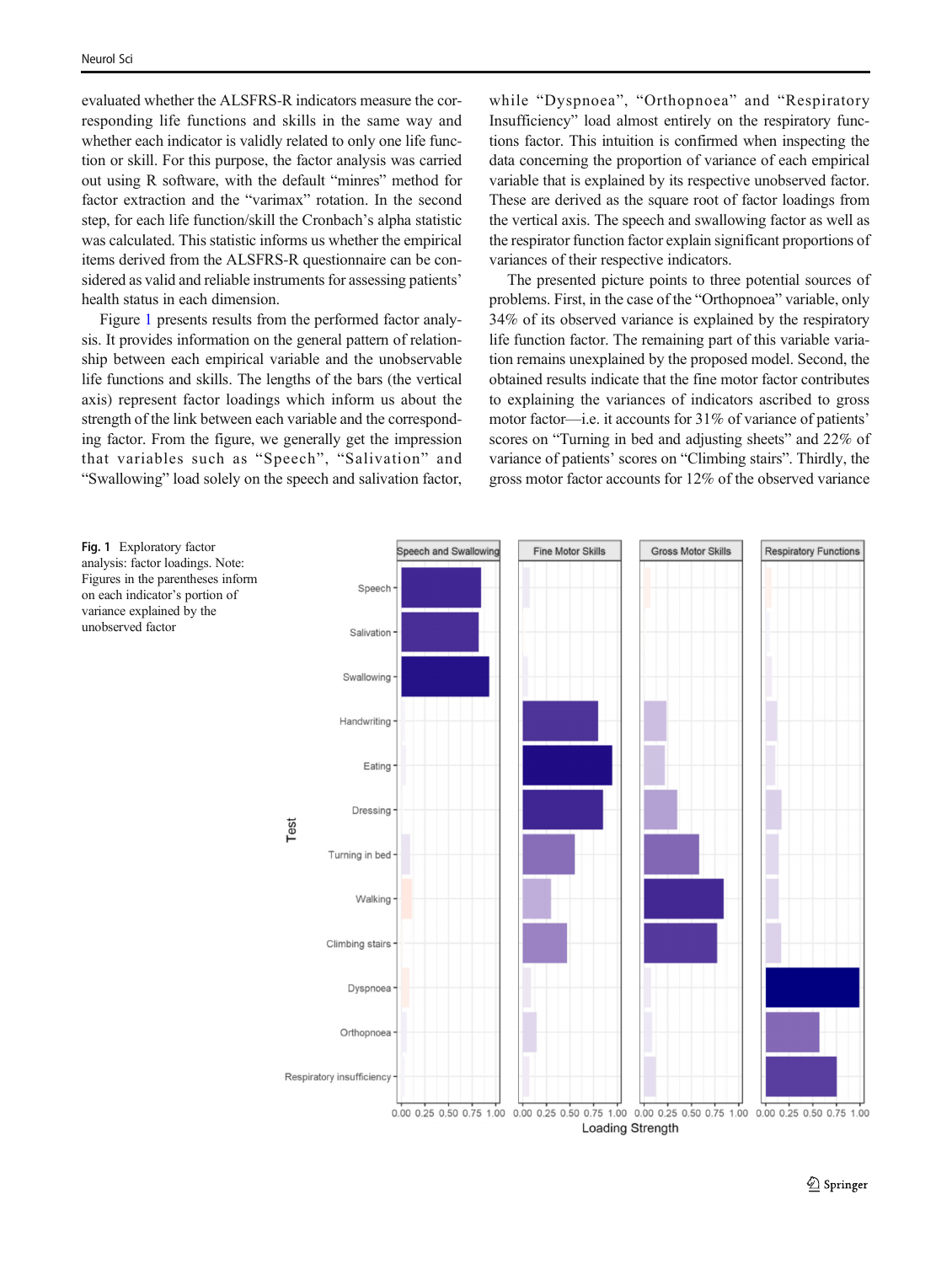of variable related to dressing, which, by default, is considered as belonging to the fine motor factor.

Although we observe some discrepancies in the way the common factors are related to the ALSFRS-R indicators, the general picture that emerges from the performed factor analysis supports the conclusion that the majority of empirical indicators are validly related to only one life function/skill. The relatively weakest fit is demonstrated by the "Orthopnoea" variable for the respiratory functions factor and "Turning in bed and adjusting sheets" variable for the gross motor skills factor. The calculation of the Cronbach's alpha statistic will give the answer whether the link between the empirical indicators and the unobserved factors is strong enough to consider the tested scale as a reliable instrument.

Cronbach's alpha is the measure of "internal consistency" between variables intended to measure the same unobserved (latent) variable. The measurement of a specific phenomenon using empirical indicators can be considered reliable only when empirical indicators are correlated to a high enough degree. Therefore, the value of the Cronbach's alpha statistic depends on the average value of correlation between empirical indicators. It also depends on the number of items used in the measurement: the higher the number of variables used to measure a specific phenomenon, the higher the reliability of the measurement (intuitively: the lower is the chance that the result of the measurement is due to chance). The results presented below in Table 2 provide detailed diagnostics of the reliability analysis.

The data presented in Table 2 provide, for each life function and skill, the value of Cronbach's alpha. These values indicate the level of internal consistency between empirical indicators measuring specific unobserved factors. The estimated values of Cronbach's alpha range from 0.82 (for the respiratory functions dimension) to 0.94 (for the fine motor skills dimension). Thus, they can be considered very high, safely exceeding the critical values of 0.7—the level regarded

as minimum to draw a conclusion on scale reliability. The square roots of the alpha coefficients indicate the estimated level of the correlation between the unobserved factors and the indices created by averaging respective empirical indicators. Thus, the correlation between the speech and swallowing latent variable and the index created by averaging "Speech", "Salivation" and "Swallowing" variables amounts 0.95. Respective correlations for other latent variables amount to 0.97 for fine motor skills, 0.94 for gross motor skills and 0.90 for respiratory functions.

Table 2 presents one more interesting information in terms of the results of exploratory factor analysis. It provides the values that the alpha statistics would reach if specific items would be removed from the scale ("Cronbach's alpha if item deleted"). For each and every empirical item, the value of the statistic would decrease if the item would be removed from the scale. Thus, although the results of the factor analysis suggested that the "Turning in bed" variable was related both to gross motor latent variable and to the fine motor latent variable, the value of the Cronbach's statistic if this item was deleted from the scale assures us that this item is rightfully in the scale. The same concerns the "Orthopnoea" variable. Deleting this item from the scale does not improve the internal consistency between the empirical variables forming the index.

Overall, the results of the analysis are reassuring in terms of reliability of the ALSFRS-R as a tool in assessing the patients' health conditions. First, the estimated averaged values of Cronbach's alpha are high enough to claim that the empirical indicators can be used to assess the patients' performance in terms of speech and salivation, fine motor and gross motor skills as well as respiratory functions. Second, none of the estimated Cronbach's alpha statistics could be higher by omitting one of the employed empirical indicators. Last but not least, the square roots of the estimated Cronbach's alpha statistics inform on the high level of correlation between

|                          |                                        | Cronbach's alpha if item<br>deleted | Cronbach's alpha for<br>subscales |
|--------------------------|----------------------------------------|-------------------------------------|-----------------------------------|
| Speech and<br>swallowing | Speech<br>Salivation                   | 0.86<br>0.88                        | 0.95                              |
|                          | Swallowing                             | 0.81                                |                                   |
| Fine motor skills        | Handwriting<br>Eating                  | 0.94<br>0.88                        | 0.97                              |
|                          | Dressing                               | 0.91                                |                                   |
| Gross motor skills       | Turning in bed and adjusting<br>sheets | 0.90                                | 0.94                              |
|                          | Walking                                | 0.84                                |                                   |
|                          | Climbing stairs                        | 0.80                                |                                   |
| Respiratory<br>functions | Dyspnoea<br>Orthopnoea                 | 0.61<br>0.87                        | 0.90                              |
|                          | Respiratory insufficiency              | 0.74                                |                                   |

Table 2 Reliability analysis using Cronbach's alpha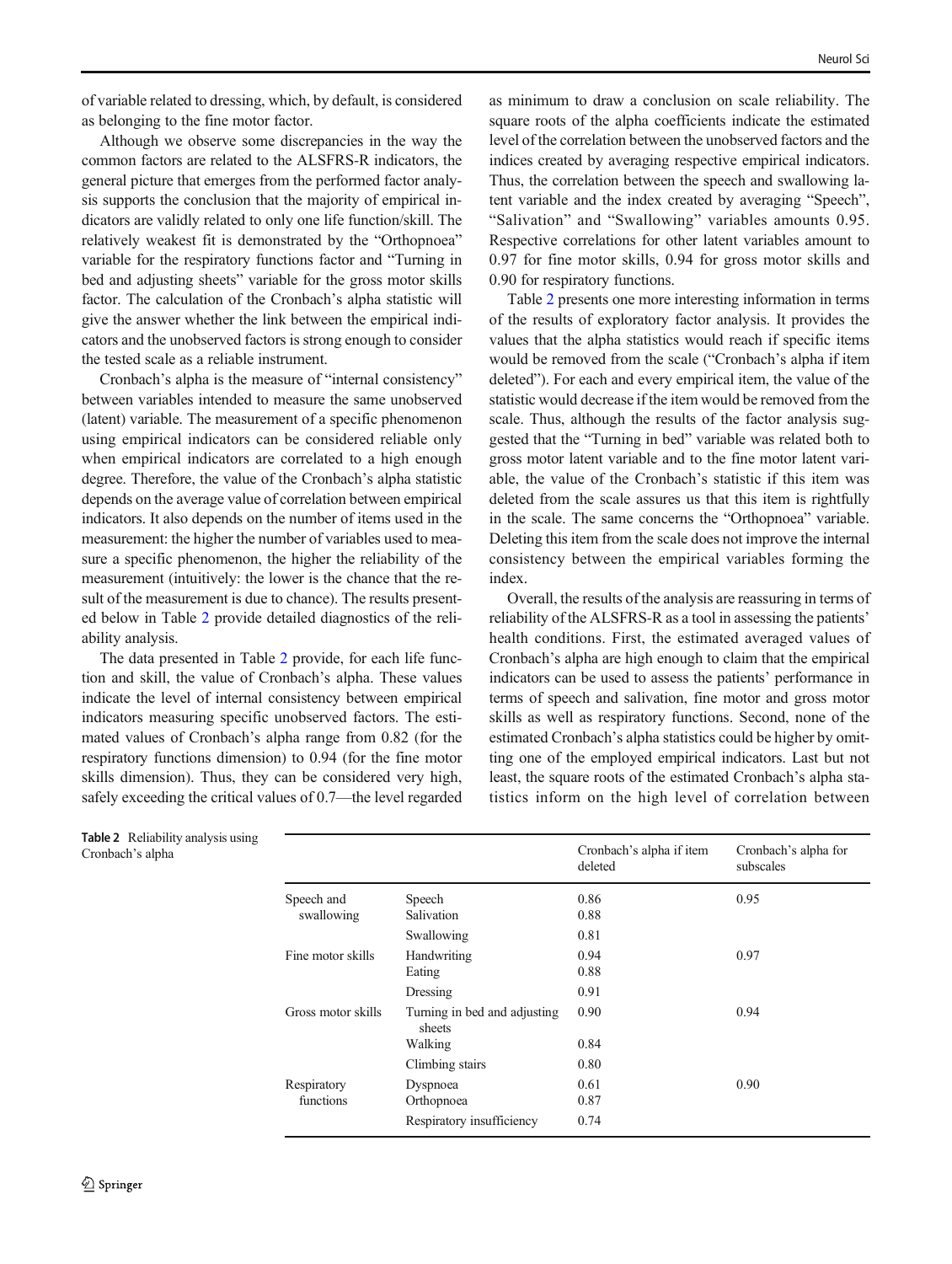unobserved skills and life functions and indices formed by averaging empirical indicators.

#### Neurologopedic measurement

Most of ALS patients in advanced stage are not able to communicate on everyday basis using natural speech [[18\]](#page-6-0). The most significant effect of early damage to central motor neurons is the occurrence of motor disorders. They are a characteristic causative mechanism of speech disorders—dysarthria, and as the disease progresses, leading to anarthria and swallowing disorders, occurring regardless of food type or consistence [\[19](#page-6-0)–[22](#page-6-0)]. For this reason, neurologopedic measurement was carried out in parallel to the study using the ALSFRS-R. In this study, this measurement was used as to validate the questions of the ALSFRS-R concerning speech and swallowing.

A neurologopedic test was carried out using a Frenchay Dysarthria Assessment (FDA), commonly applied for the clinical evaluation of speech disorders [[23](#page-6-0)–[25\]](#page-6-0). The intensity of dysarthria is described by the overall result obtained from evaluating individual speech levels under examination: articulation, articulatory motor functions, reflexes, respiration, phonation and prosody, all evaluated according to the 5 degree scale. Individual degrees of performance were described as follows: 4—normal, 3—quite good, 2—satisfactory, 1—poor, 0—unsatisfactory.

For the purpose of validating the results of the ALSFRS-R in this study, the value evaluating the condition of dysarthria is the result obtained by the patient for speech intelligibility spontaneous speech. This function reflects to the fullest extent the functional condition of the articulatory competence of the examined person, also evaluated in the ALSFRS-R in question 1 ("Speech"). On the other hand, the value assessing swallowing is the result obtained in the FDA test with reference to the function of reflexes—swallowing, where a maximum score of 4 is given for swallowing without problems, and the lowest, 0 when the patient is not able to swallow. Additionally, the result obtained in the EAT-10 Questionnaire (from 0—swallowing with no problem to 4—severe problem) was used in order to increase the objectivity of the swallowing performance evaluation. These data in the aggregated form were compared to question 3 in ALSFRS-R ("Swallowing").

As long as the subjective measurement of the life functions of patient is reliable, we should observe a high level of correlation between questions of the ALSFRS-R questionnaire and the results of the neurologopedic measurement. The existence of a high correlation between the evaluation of speech and swallowing function obtained from neurologopedic tests is indicated by the high coefficients of correlation presented in the Table 3. The obtained Spearman's correlation coefficients are very high—for speech, the correlation coefficient amounts to 0.86, and for swallowing, it amounts to 0.90, at a level of Table 3 Correlations of ALSFRS-R questionnaire questions with the results of the neurologopedic measurement: Spearman's correlation coefficients (and their statistical significance)

|            | Speech     | Swallowing |
|------------|------------|------------|
| Speech     | 0.86(0.00) |            |
| Swallowing |            | 0.90(0.00) |

statistical significance in both cases lower than 0.001. This means that the subjective evaluation of life functions (made by patient) corresponds to the results of neurologopedic measurements performed at the same time. Consequently, the Polish version of the ALSFRS-R questionnaire can be considered a reliable tool to evaluate the health condition of patients suffering from ALS.

#### Summary and discussion of the results

The ALSFRS-R scale is an important tool in examining the progress of amyotrophic lateral sclerosis [\[26\]](#page-6-0) as well as monitoring the effects of therapy [\[27](#page-6-0)–[32\]](#page-6-0). Our study confirms that the scale can be considered a reliable tool in the process of examining the state of the patients' life functions in Poland. The values of the Cronbach's alpha statistics estimated for individual life functions/skills of patients with a significant "reserve" exceed the level of 0.7—generally considered as the minimum to draw conclusions on the reliability of the measurement tool [\[33](#page-6-0)]. In addition, comparing the results from the scale with neurologopedic measurements further confirms the high reliability of the measurement. However, challenges related to the structure of individual questions and cultural differences, whose change could further improve the already high reliability of the ALSFRS-R scale, require further analyses.

Primarily, the interviewed person and the method applied are important for the examination performed. For the medical experiment, most interviews were carried out directly with a patient by telephone which seems to be satisfactory, as other studies have shown, even if assessment was made with a caregiver [[34](#page-6-0), [35](#page-6-0)], in contrast to e-mail, when it is difficult to ask the patients about their functions. An example is holding a pen—a variable measuring the strength of hand muscles. A patient who stops writing usually resigns from holding the pen in their hand, considering themselves in the context of the "Handwriting" to be helpless. However in this situation researcher can check whether the patient is actually able to hold the pen. It can have a great effect on evaluation of this function, changing the score from helplessness (0 points) to at least a vestigial existence of a given function (1 point). Attention should also be paid to certain cultural aspects, such as the preparation of food in our study group. Many patients,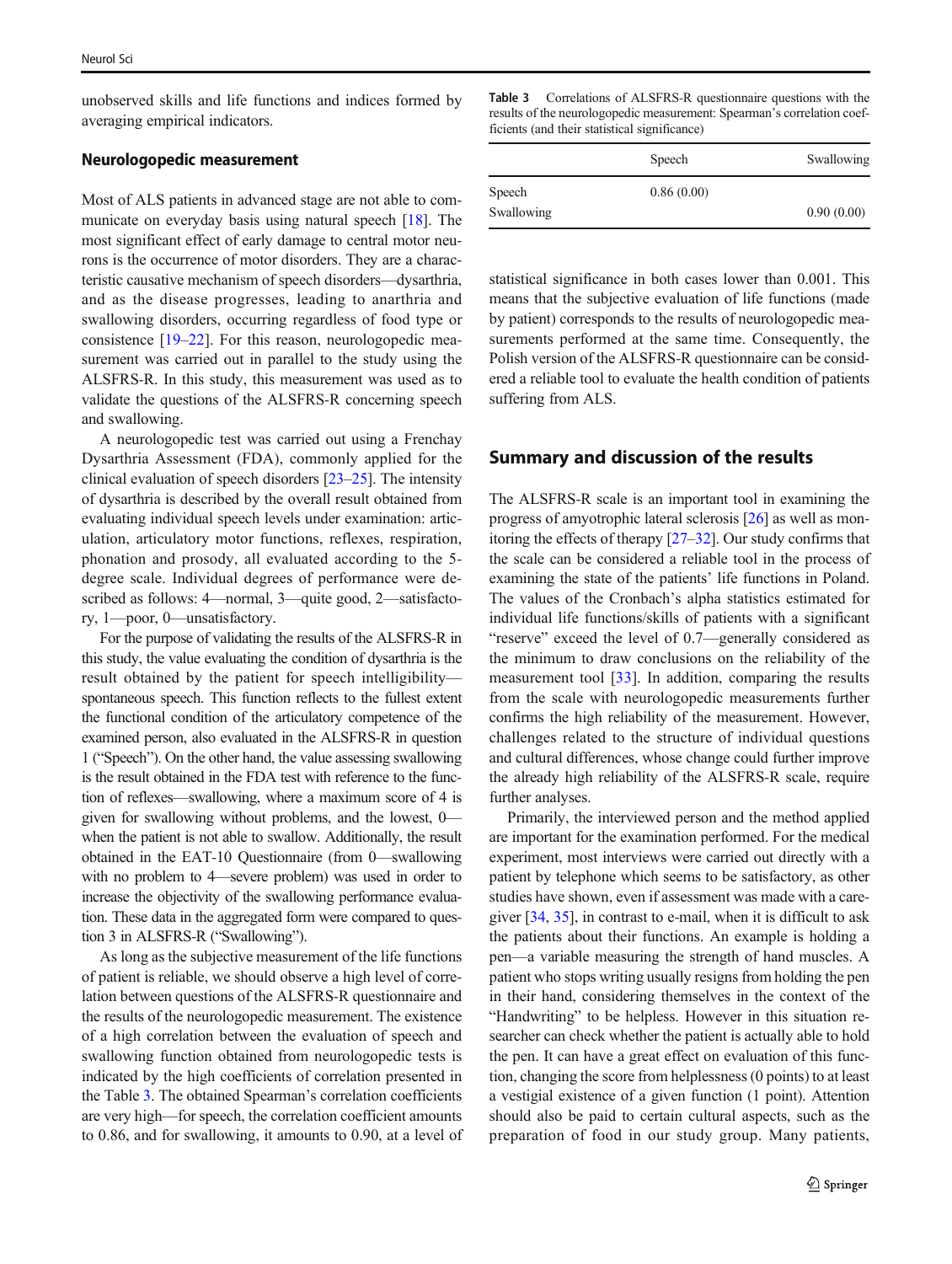<span id="page-5-0"></span>particularly men, indicated that they did not prepare meals on their own. When asked about it, they claimed that they could do it, but usually, the meals were prepared by others, e.g. their wives.

Moreover, the reliability of the retrospective measurement shall be discussed here. During the first interview with the patient, researchers carried out a retrospective analysis to reconstruct the course of illness at three additional time points: 2, 4 and 6 months earlier. Statistical analyses do not indicate that the retrospective measurement could have a negative effect on the reliability of the measurement. Therefore, such an additional measurement is the right way to construct a broader image of the history of the disease.

The obtained results point also three potential difficulties posed by the ALSFRS-R for explicit evaluation of certain functions. (1) For the variable concerning climbing stairs, classified into the gross motor skills dimension, part of its variance (22%) is explained by the latent variable fine motor skills. This situation can prove the fact that some skills belonging to the fine motor skill dimension inevitably participate in patients' performance of activities belonging to the gross motor skills dimension. Climbing stairs requires not only the performance of the gross motor skills function but also a certain capability of the hand to hold onto the hand rail, which was frequently signalled by patients in an interview with the researcher. (2) The second potentially problematic variable is "Turning in bed and adjusting sheets". The variation of this variable is explained equally by fine motor skills factor and gross motor skills factor. In other words, this factor could be equally considered the measure of patients' abilities in the scope of fine motor skills factor for the manual activity of adjusting sheets and gross motor skills factor to turning the entire body. Perhaps the structure of the question itself determines such results. The question might seem to be of double nature—it asks the patients to make an evaluation of the degree of difficulties in performing two different activities. (3) There are also some minor issues related to patients' difficulties with breathing when lying flat on their back ("Orthopnoea"). The analysis of reliability indicates that this is the variable that is the least adjusted to the latent variable which it is intended to measure. However, the value of the Cronbach's alpha statistics estimated for the respiratory functions dimension (0.82) taking into account this variable is high enough to consider the measurement as reliable, at least with regard to the conventional threshold value of Cronbach's alpha of 0.7.

The difficulties described in relation to three questions described above indicate the possibilities of improving them in order to obtain even more uniform factor structure. The factor analysis indicated that those questions are either related to more than one unobserved phenomenon or measure the latent variable in a manner standing out from other variables in a given dimension. It should be noted that the

problem of multidimensionality in the ALSFRS-R was described before. Franchignoni et al. showed that lack of unidimensionality of the scale indicates that it should be partially revised [[36](#page-6-0)]. However, those difficulties are not reflected in the estimated Cronbach's alpha statistics. The values of these statistics are high enough to consider the measurement performed as being reliable. Any attempts to change the questionnaire should therefore concern improvement of the listed questions rather than omitting them at the stage of preparing indicators.

Acknowledgements The authors of the paper wish to thank the interviewed patients who shared with them not only medical information but also their experience and disease history, which made it possible to better understand their disease. Data for analysis have been obtained from Instytut Terapii Komórkowych S.A. in Olsztyn (Cell Therapies Institute, FamiCord Group), which is a private medical institution that specializes in innovative commercial therapy which uses mesenchymal stem cells.

Funding information This research was funded by public statutory funds of the University of Warmia and Mazury in Olsztyn.

Data availability Data material is available on request, which should be directed to the corresponding author.

Validated ALSFRS-R scale in Polish is available to download online or directly from corresponding author upon request (Supplementary material 1)

#### Compliance with ethical standards

Disclaimer The funding body of the Institute played no role in the study design, in the collection, analysis and interpretation of data, in the writing of the paper, and in the decision to submit the paper for publication.

Conflict of interest The authors declare that there is no conflict of interest.

Ethical approval Ethical approval consent was given by the resolution no. 36/2014 of June 2014 and no. 8/2016 of February 2016.

Open Access This article is licensed under a Creative Commons Attribution 4.0 International License, which permits use, sharing, adaptation, distribution and reproduction in any medium or format, as long as you give appropriate credit to the original author(s) and the source, provide a link to the Creative Commons licence, and indicate if changes were made. The images or other third party material in this article are included in the article's Creative Commons licence, unless indicated otherwise in a credit line to the material. If material is not included in the article's Creative Commons licence and your intended use is not permitted by statutory regulation or exceeds the permitted use, you will need to obtain permission directly from the copyright holder. To view a copy of this licence, visit [http://creativecommons.org/licenses/by/4.0/.](https://doi.org/)

## References

1. Gordon PH (2011) Amyotrophic lateral sclerosis: pathophysiology, diagnosis and management. CNS Drugs 25:1–15